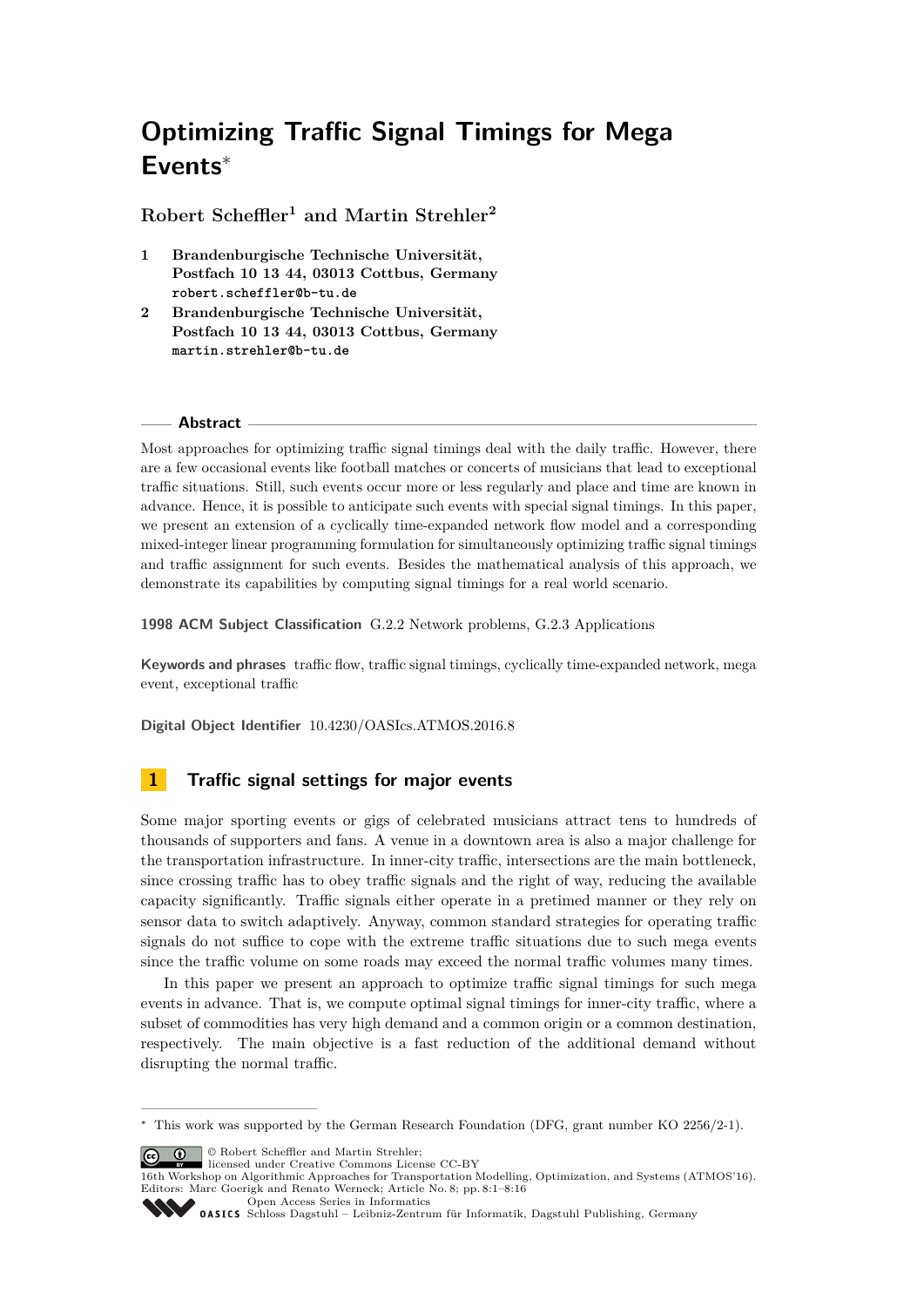## **8:2 Optimizing Traffic Signal Timings for Mega Events**

## **1.1 Literature Overview**

In practice, there exist various approaches to optimize traffic signal timings. Roughly one can distinguish two main approaches. In pretimed signal settings, green and red phases follow a fixed schedule and repeat periodically. Actuated timings use sensor data to react on actual traffic.

The Traffic Signal Timing Manual [\[11\]](#page-14-0) suggests to use pretimed signals when traffic demands and patterns do not vary widely, when crossing roads carry a similar traffic load, and when short distances between intersections allow a coordination of consecutive traffic signals. Several approaches have been developed to optimize such coordinations. First results date back to 1964, when Morgan and Little [\[16\]](#page-14-1) presented a graphical method for maximizing the bandwidth of a signalized road. This approach was later extended using mixed integer programming [\[15\]](#page-14-2). First results for road networks were obtained by Allsop [\[1\]](#page-14-3). Shortly after, Robertson [\[17\]](#page-14-4) presented his theoretical work on offset optimization based on a simplified simulation model and genetic programming which lead to the development of TRANSYT. These early approaches did not consider route choice, but Allsop and Charlesworth [\[2\]](#page-14-5) demonstrated that coordination and assignment do interact. Since then, besides several heuristic algorithms, only a few models using exact mathematical programming techniques for optimizing coordination and assignment have been reported, e.g., [\[3,](#page-14-6) [14,](#page-14-7) [19,](#page-14-8) [20\]](#page-15-1). Recently, we presented a cyclically time-expanded network flow model to address this task [\[8,](#page-14-9) [9,](#page-14-10) [10\]](#page-14-11).

Actuated signal timings may perform well where detection is provided in locations without nearby signals, rural areas or intersections of two arterials where traffic patterns vary widely [\[11\]](#page-14-0). Depending on the used sensors, e.g., only stop-line detection or upstreamdownstream detectors and communication between signals, actuated or adaptive systems can be subdivided into further categories. The most widely deployed adaptive system is SCOOT (Split Cycle Offset Optimisation Technique, developed in the United Kingdom), but there are several other systems in use like RHODES (Real Time Hierarchical Optimized Distributed Effective System, using peer-to-peer-communication) or SYLVIA+ (widely deployed in Germany). Recently, a new approach was presented by Lämmer [\[12\]](#page-14-12). The author states stability as one of the main problems of all adaptive systems and he suggests an underlying pretimed signal coordination to stabilize the system. Further, he states that an adaptive system has to be run below saturated traffic demand to prevent degeneracy [\[13\]](#page-14-13). As a disadvantage, all adaptive systems need accurate detection systems, hence, initial and maintenance costs are higher than that of other control types.

Transportation is considered to be one of the critical factors for the success of sporting events like the Olympic Games in Rio de Janeiro in 2016 [\[18\]](#page-14-14). However, traffic signals in particular are rarely studied in this context. The Traffic Signal Timing Manual ([\[11\]](#page-14-0), see Section 9.5) highlights the importance of adjusted timings for such situations and it suggests to increase green times of (manually identified) arterial roads or corridors. Yet, automated routines how to identify such arterials and how to set timings, also with respect to the normal traffic, are not specified.

In contrast, most urban administrations seem to simply believe that actuated signal control will suffice to cope with the additional traffic. Such adaptive signal timings are used quite often, but to the best of our knowledge, there is no scientific justification and the prerequisites contradict the proposals of the Traffic Signal Timing Manual. Unfortunately, such high traffic volumes may lead to permanent requests for green on all incoming roads of an intersection since all sensors are permanently triggered. In such situations, most actuated signal timings behave like pretimed signals, but coordination between consecutive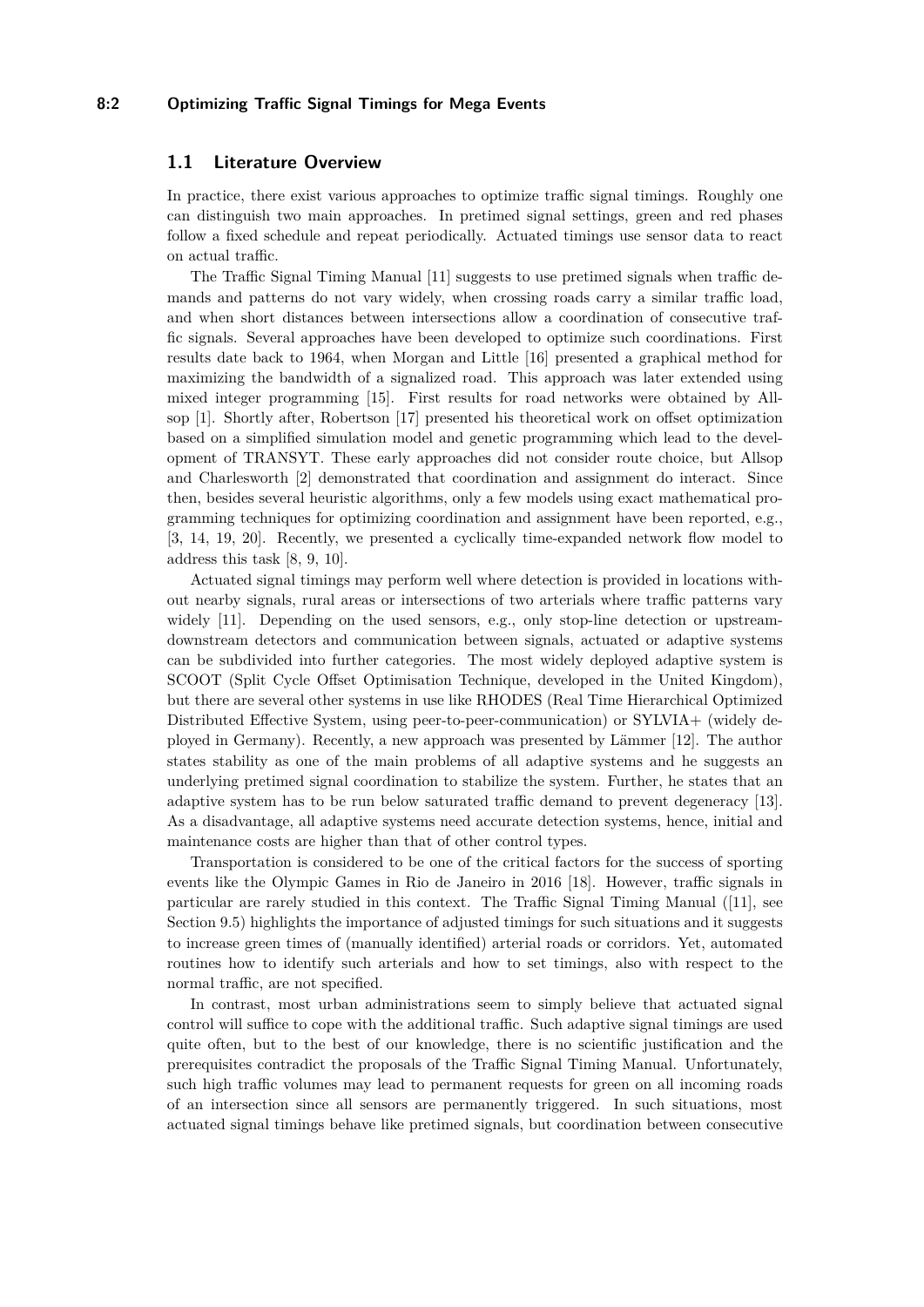#### **R. Scheffler and M. Strehler 8:3**

intersections is not present. Hence, a coordinated pretimed signal control anticipating the upcoming traffic peak may perform much better than the standard traffic signal timings for the daily traffic or actuated signal timings.

## **1.2 Our contribution**

In this paper, we discuss how mega-events or evacuation scenarios can be integrated in traffic signal control such that the extreme traffic volume is resolved in an optimized way. We consider route choice simultaneously, i.e., roads and arterials to be used by the visitors of such an event are not fixed in advance. Instead, we use an integrated approach to optimize signal settings and traffic assignment simultaneously. Parameters under consideration are offsets, split times and phase orders of the signals in the road network. Our approach uses mixed integer linear programming techniques, hence, it also provides dual bounds on the obtained solutions. We present numerical results for a real world scenario, namely a football match in the city of Cottbus, Germany.

This paper is organized as follows. In Section [2,](#page-2-0) we present the basic model for optimizing traffic signal timings and traffic assignment simultaneously. The modifications that are necessary for coping with peak commodities are presented in Section [3.](#page-4-0) Afterwards, we study the real-world scenario in Section [4.](#page-7-0) Finally, we close with a discussion of our results.

## <span id="page-2-0"></span>**2 Basic model**

Signal coordination requires the optimization of a large number of parameters. In the simplest approach, we have to choose the beginning and the end of green times for each turning direction at each signalized intersection of a road network with respect to several constraints. Computing route choice at the same time adds time-dependent flow variables and corresponding constraints for each arc and each commodity.

Recently, we presented a cyclically time-expanded network flow model [\[8,](#page-14-9) [10\]](#page-14-11) for optimizing signal coordination and traffic assignment simultaneously, which reduces the number of variables significantly. In the following, we present the main ideas of this mixed-integer linear programming model. However, it is not directly suitable for computing traffic signal timings for situations with high peaks in traffic volume. Thus, we also describe an extension of the model in the subsequent section.

## **2.1 Basic Model**

Time-expanded networks have been used to study dynamic network flows since Ford and Fulkerson introduced them in their seminal work about flows more than 60 years ago [\[4,](#page-14-15) [5\]](#page-14-16). However, the time horizon determines the size of the networks and corresponding approaches lead almost directly to models of pseudo-polynomial size.

But inner-city traffic with traffic signals has a very high periodicity. Let  $\Gamma$  be the least common multiple of all cycle times of signals in the road network, we can define a cyclically time-expanded network.

<span id="page-2-1"></span>**Definition 1** (Cyclically time-expanded network). Let  $G = (V, A, u)$  be a network with capacities  $u : A \to \mathbb{N}$  and non-negative integral transit times  $t_e$  for each  $e \in A$ . For a given number *k* of time steps of length  $t = \frac{\Gamma}{k}$ , the corresponding *cyclically time-expanded network*  $G^k = (V^k, A^k, u^k)$  is constructed as follows.

For each node  $v \in V$ , we create *k* copies  $v_0, v_1, \ldots, v_{k-1}$ , thus  $V^k = \{v_t | v \in V, t \in V\}$  $\{0, \ldots, k-1\}\}.$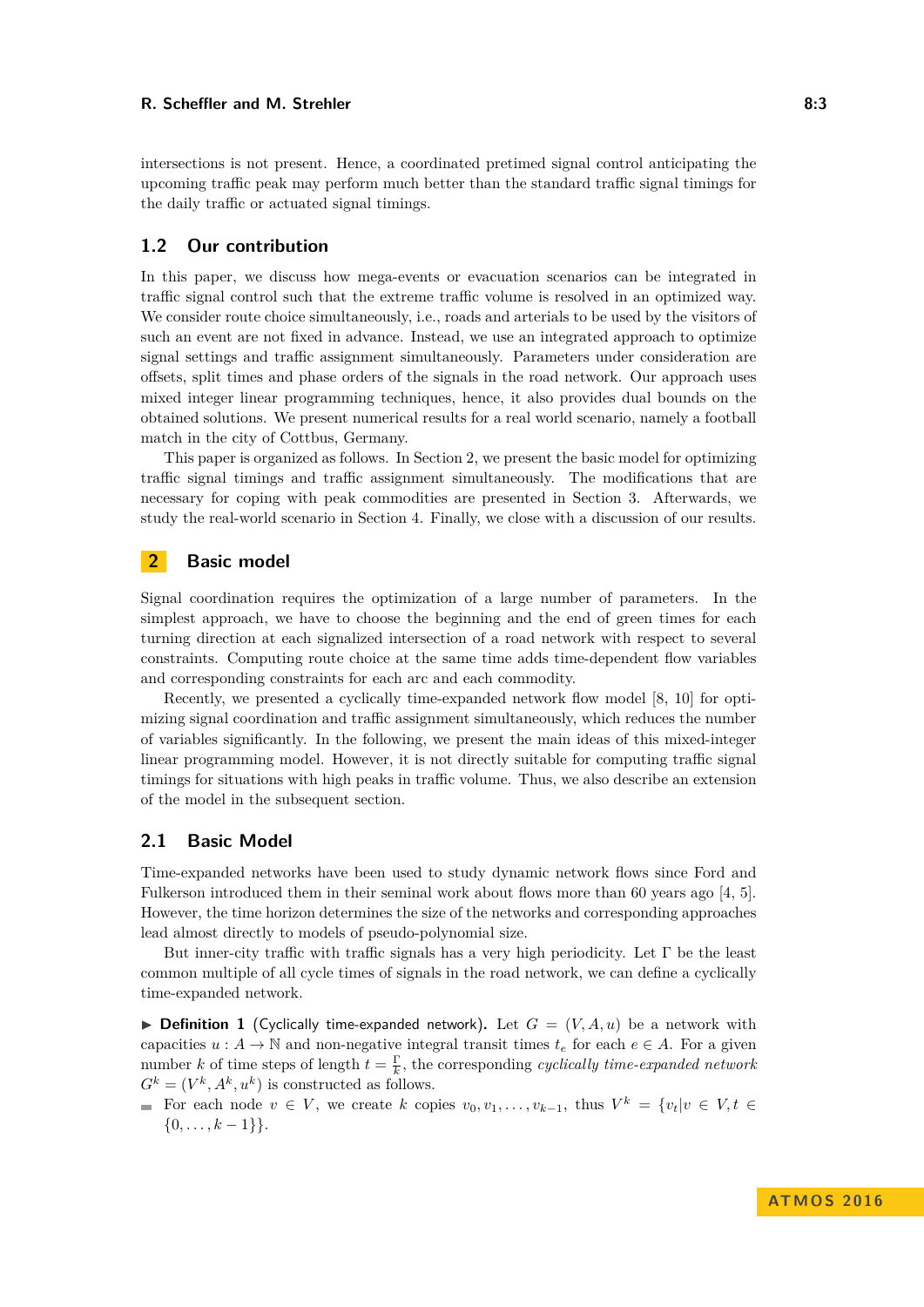<span id="page-3-0"></span>

**Figure 1** A very simple example of a cyclically time-expanded network with three consecutive nodes *s*, *v*, and *t* and  $k = 6$  time steps. A traffic signal is installed at node *v*, a sample timing and corresponding capacities (dashed:  $b_i = 0$ , standard:  $b_i = 1$ ) of the outgoing links are shown. On the right-hand side, an intersection of the unexpanded model with separate arcs for each turning direction is shown.

- For each link  $e = (v, w) \in A$ , we create *k* copies  $e_0, e_1, \ldots, e_{k-1}$  in  $A^k$  where arc  $e_t$ connects node  $v_t$  to node  $w_{(t+\lfloor \frac{te_k}{\Gamma}\rfloor) \mod k}$ . These arcs are called *transit arcs* and  $e_t$  has capacity  $u(e_t) := \frac{u(e)}{k}$  and cost  $t_e$ .
- Additionally, we add *waiting arcs* from  $v_t$  to  $v_{t+1}$   $\forall v \in V$  and  $\forall t \in \{0, \ldots, k-2\}$  and from  $v_{k-1}$  to  $v_0 \ \forall v \in V$  with cost  $\frac{\Gamma}{k}$  and infinite capacity to  $A^k$ .

Throughout this paper, we choose  $k = \Gamma$ , i.e., a time step is exactly one second long. In our numerical experiments, this choice seems to be the best trade-off between accuracy and calculation time. With larger steps of 2, 3, or even 5 seconds, the model is solved much faster but solutions get worse. Especially steps of length 5 and larger may cause conflicts, since minimum green times, clearance times, et cetera have to be rounded up to multiples of the step length. Thus, one may not even find a feasible signal setting for a single intersection that meets all the constraints. In contrast, shorter steps less than a second have no significant impact on the objective value.

Commodities are expanded in the same way. Let  $\Phi \subset V \times V \times \mathbb{R}^+$  be the set of commodities with  $\varphi = (s, t, d) \in \Phi$  being a triple of a source (or origin) *s*, a sink (or destination) *t*, and demand *d*. Here, *d* is scaled to Γ, that is, *d* denotes the amount of flow starting during one cycle. For simplicity, we assume that traffic demand is uniformly distributed over all copies of the original source. That is, the net outflow of flow of commodity  $\varphi$  of each  $s_i, i \in \{0, \ldots, k-1\}$ , is  $\frac{d}{k}$ . However, flow may also directly use a waiting arc from  $s_i$  to  $s_{i+1}$ . Each commodity may leave the network at an arbitrary copy  $t_i$  of the original sink *t*, i.e., we do not fix the net inflow of each *t<sup>i</sup>* , but the total inflow is *d*. Flow is now a standard multi-commodity network flow  $f_\varphi : A^k \to \mathbb{R}_{\geq 0}$   $\forall \varphi \in \Phi$  in this network, obeying to flow conservation at each node for each commodity separately and obeying the capacities in total, i.e.,  $\sum_{\varphi \in \Phi} f_{\varphi}(e_t) \leq u(e_t)$  for all  $e_t \in A^k$ .

Traffic signals can now be modeled via variable capacities. For this purpose, each turning direction at an intersection (cf. Figure [1\)](#page-3-0) is represented by an arc which is expanded into a set of *k* arcs as described in Definition [1.](#page-2-1) The capacity of these arcs is multiplied with binary decision variables. Let  $e^1$  and  $e^2$  be two such arcs with capacities  $u_1$  and  $u_2$ , then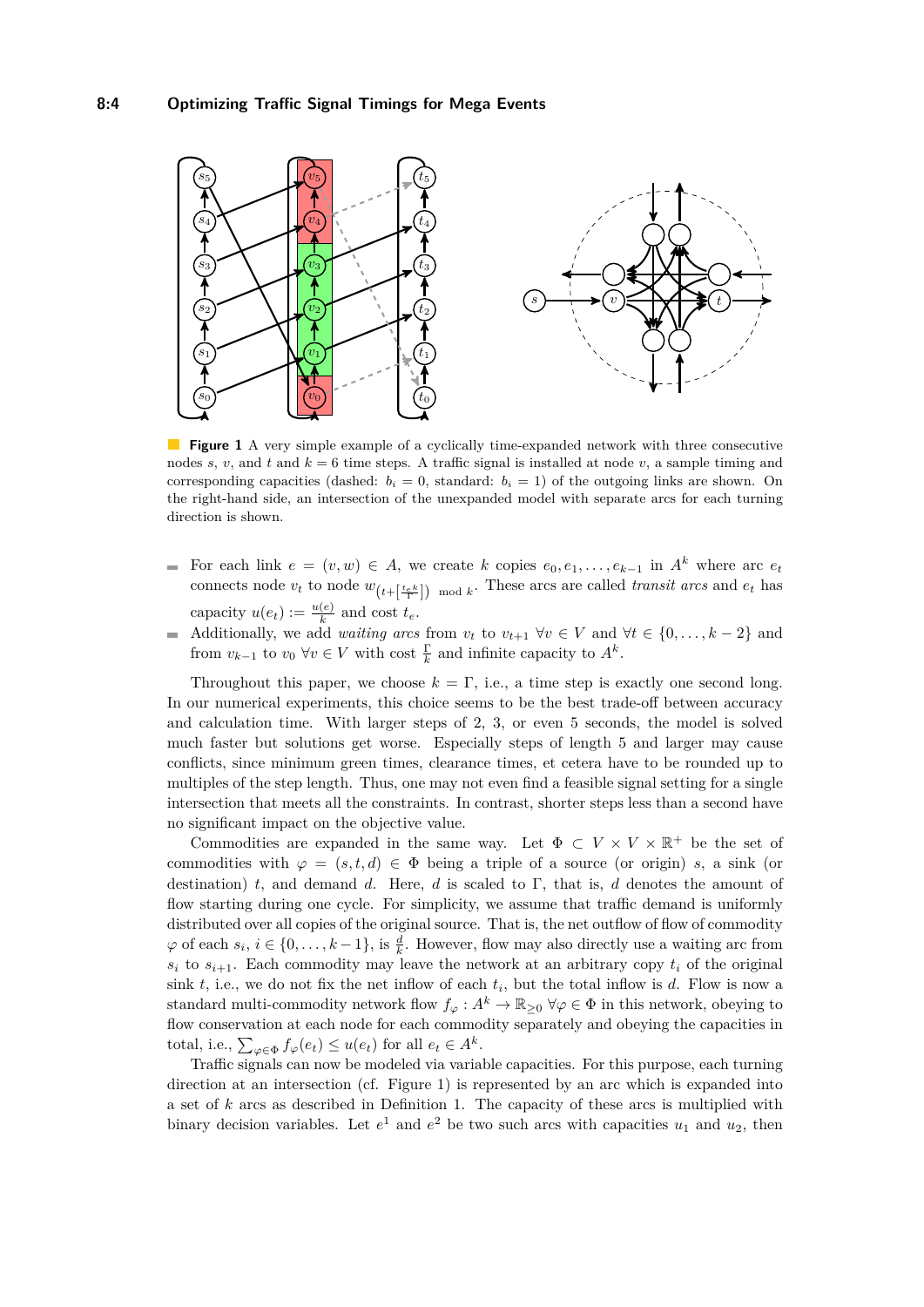#### **R. Scheffler and M. Strehler 8:5** and the strength and the strength and the strength and the strength and the strength and the strength and the strength and the strength and the strength and the strength and the strength

 $e_0^1, \ldots, e_{k-1}^1$  and  $e_0^2, \ldots, e_{k-1}^2$  are the arcs in the cyclically time-expanded network with capacities  $\frac{u_1}{k}$  and  $\frac{u_2}{k}$ , and let  $b_0^1, \ldots, b_{k-1}^1 \in \{0, 1\}$  and  $b_0^2, \ldots, b_{k-1}^2 \in \{0, 1\}$  be the binary decision variables. A signal for  $e^i$  can now be realized by setting the capacity of arc  $e^i_j$  to  $b_j^i \frac{u_i}{k}$  for all  $j \in \{0, \ldots, k-1\}$ . Green at the same time for both signals can now be prohibited by  $b_j^1 + b_j^2 \leq 1 \ \forall j \in \{0, \ldots, k-1\}.$ 

Yet, this is not a realistic timing and we have to link the binary variables, e.g., for achieving only one period of green during one cycle. We introduce binary decision variables  $B_j^{i,on}$  and  $B_j^{i,off}$  for each turning direction *i* and each time step *j*. Now, the (in-)equalities  $b^i_{j-1} \ge b^i_j - B^{i,on}_j$  and  $\sum_{j=0}^{k-1} B^{i,on}_j = 1$  guarantee only one switch to green per cycle at time step  $\hat{j}$  with  $B_j^{i,on} = 1$ . Similarly, the signal switches to red at time step  $\hat{j}$  with  $B_j^{i,off} =$ 1. Several other requirements can now be modeled via linear constraints. For example a minimum green time of *x* time steps is realized by  $\sum_{j=0}^{k-1} b_j^i \geq x$ . For a more detailed description, we refer to [\[10\]](#page-14-11). Now, this model allows the simultaneous optimization of traffic assignment (multi-commodity flow) and traffic signal timings (coordination).

The main advantage of this approach is a rather low number of variables and a complete linear model which allows the use of exact mathematical programming techniques and the use of solvers like CPLEX or GUROBI, i.e., we can prove optimality of a solution or we can at least provide dual bounds. Although the model is a linear one, we have shown that it provides very realistic travel times and link performance functions, i.e., the raise in the travel times is non-linear in relation to an increasing traffic demand [\[10\]](#page-14-11).

As a disadvantage, the rolling horizon limits the total capacity. Whereas we can send any desired amount of flow in a standard time-expanded network whenever the time horizon is chosen large enough, flows in the cyclically time-expanded network may turn out to be infeasible due to exceeded capacities.

## **2.2 Queues and Overload**

Before we focus on very high demand and traffic load in the network, let us shortly describe how queues and spillback are handled in the cyclically time-expanded model. When a signal is red, i.e., the capacity of arc  $e_i = (v_i, w_j)$  is set to zero, incoming flow to  $v_i$  may either use the waiting arc  $(v_i, v_{i+1})$  or any other outgoing arc if there is one. Thus, instead of setting the capacity of a waiting arc to infinity, a finite capacity can limit the amount of flow waiting at a certain node. This may be interpreted as a limited queue length and parameters should be chosen appropriately. Consequently, when the capacity on the waiting arc is reached, flow already has to wait, i.e., use the waiting arcs, at the previous node. Thus, also spillback may occur in the cyclically time expanded network.

Still, the total amount of flow that can be sent from a source *s* to a sink *t* is obviously limited. In other words, we cannot store arbitrary amounts of flow at a node and we also cannot store flow for more than one cycle at each node even when the waiting arcs have infinite capacity. Eventually, all flow has to reach the sink. In contrast, considering peak traffic after a mega event, already the first signalized intersection can be the main bottleneck and most road users will not pass it during the first cycle.

## <span id="page-4-0"></span>**3 Coping with congested roads**

In this section, we consider additional event commodities  $\Theta \subset V \times V \times \mathbb{R}^+$ . As a first difference, the demand of these commodities is not scaled to a time unit and flow does not start uniformly distributed over time. Instead, the entire demand *d* of  $\vartheta = (s, t, d)$  enters the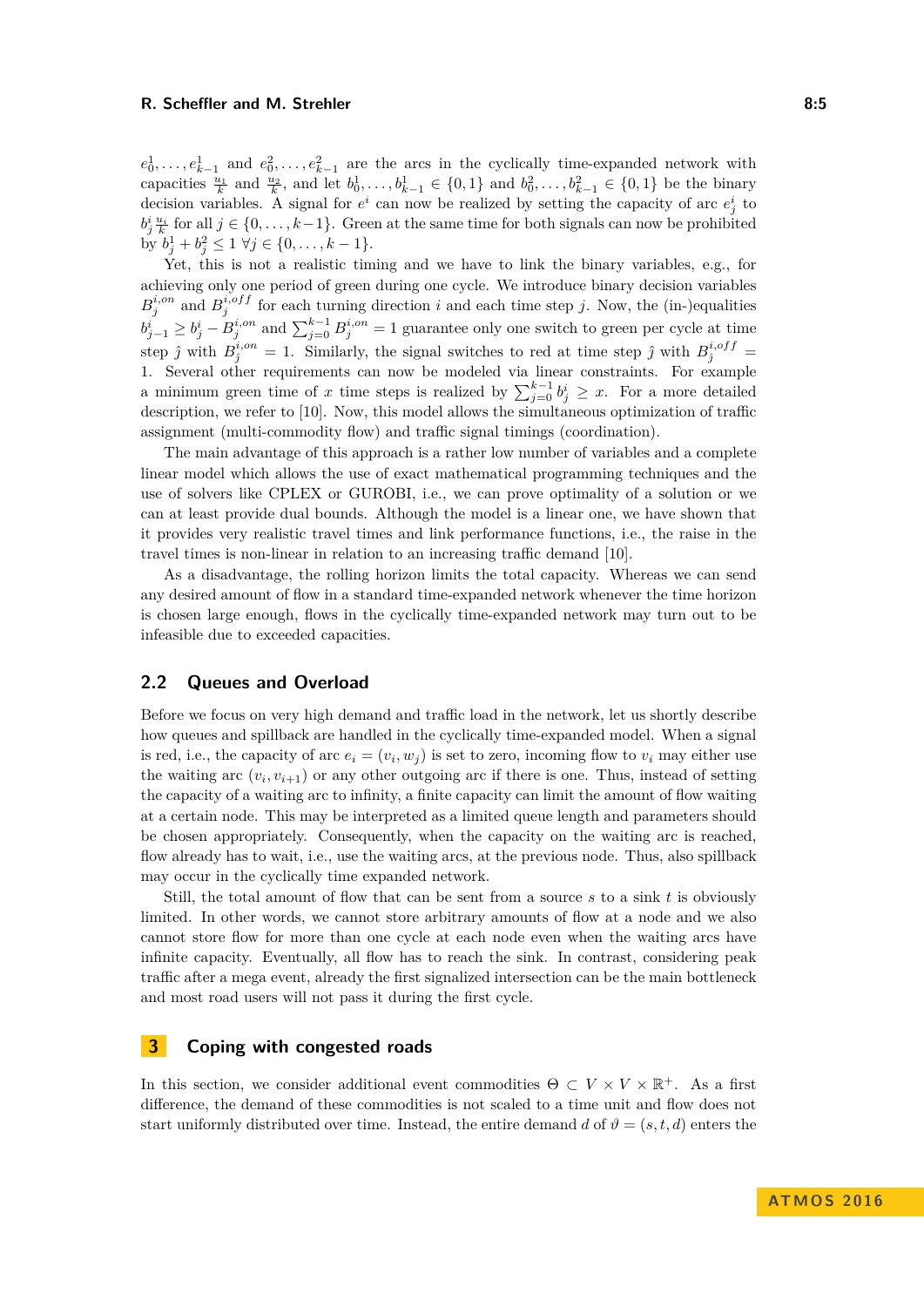#### **8:6 Optimizing Traffic Signal Timings for Mega Events**

cyclically time-expanded network at the first copy  $s_0$ . Due to the limited outflow of  $s_0$ , the flow of this commodity will use several consecutive waiting arcs  $(s_i, s_{i+1})$ . Given a feasible flow, the *draining time* of commodity  $\vartheta$  is  $\Gamma^i_{\overline{k}}$  with  $i = \min\{j \geq 0 : f_{\vartheta}((s_j, s_{j+1})) = 0\}$ . In other words, it is the time until the last flow unit has left the source.

Unfortunately, the demand of the event commodities will be too high to be drained during one cycle and the flow will turn out to be infeasible in many cases. Of course, it is possible to extend the cyclic expansion to multiple cycles, i.e., the cyclic time span is *α*Γ for some integer  $\alpha$  and  $\alpha k$  time steps. However, this foils several advantages of the cyclic model like the rather low number of binary variables. Increasing  $\alpha$ , the computation time increased more than linearly in our numerical experiments. The main reason, however, is the lack of a good guess for  $\alpha$ . It is not known a priori how much time is needed to drain the whole demand of the event commodities. Hence, there is also no reasonable choice for *α* which also depends on signal settings. Nevertheless, we will use this approach to compute travel times in a second step once the best choice for  $\alpha$  is known and signal timings are optimized.

Before we can do this, we need another method to optimize signal timings in a first step. To cope with high traffic volumes and bottlenecks due to traffic signals, we introduce overload edges in the following subsection. Since these overload edges are suitable for optimizing the signal timings, but they do not provide the correct travel times, total travel time and final route choice are computed in the second step as mentioned above.

## **3.1 Implementing overload edges**

The intended use of overload edges is to provide additional network capacity such that a feasible flow can be found. Furthermore, the remaining flow which is not using these overload edges should reproduce an realistic traffic load in the network which is important for calculating signal timings.

Here, we make the following assumptions. Firstly, overload edges start at the nodes where a signal reduces the total capacity of the outgoing edges, since these are the main bottlenecks. Secondly, overload edges have to remove traffic from the original network. If overload edges bring flow back into the network somewhere else, it loads edges that would not have been loaded in the original network, since the flow would have been locked in front of the bottleneck. Thirdly, the costs have to be chosen carefully. If costs are too low, flow directly uses overload edges. If costs are too high, flow takes unrealistic long detours in the network to avoid these expensive edges. Furthermore, the costs have to reflect the remaining distance to the sink. Flow should not use the first available overload edge. Instead, it should stay in the original network until the actual bottleneck is reached.

For this purpose, we define overload edges as follows.

**► Definition 2.** Let  $\vartheta = (s, t, d)$  be an event commodity from *s* to *t* and let  $S \subseteq V$  be the set of nodes where signals are present. The set of overload edges of commodity  $\vartheta$  is  $A_{\vartheta} = \{(v, t) : v \in S \cup \{s\}\}.$  The cost of an overload edge from  $v \in S$  to *t* is given by  $t(v, t) + n\Gamma$  where  $t(v, t)$  denotes the travel time of a shortest path from *v* to *t* and *n* is the number of signalized nodes  $w \in S$  on this path. Overload edges have infinite capacity.

Thus, overload edges connect each node with a signal directly to the sink and they are exclusive for each commodity. The shortest paths in *G* can easily be computed by a reverse Dijkstra's algorithm starting at the sink of the event commodity. Here, the cycle time is assigned to each traffic light edge as cost. Thus, also the travel time on overload edges is obtained easily.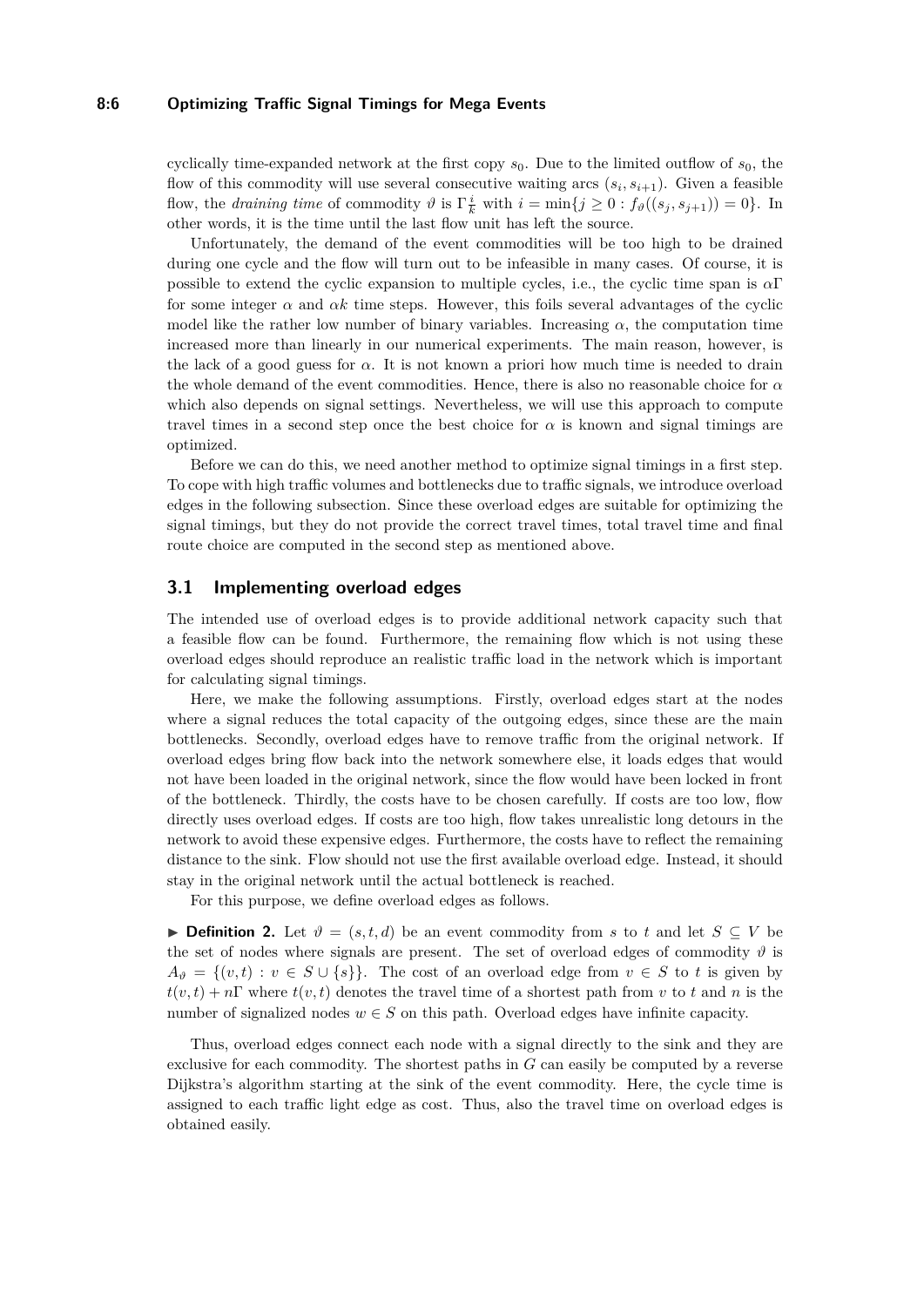#### **R. Scheffler and M. Strehler 8:7 8:7**

Since we are interested in solutions where the normal traffic is not blocked by the event traffic, we do not introduce overload edges for the standard commodities. Flow of the standard commodities is not allowed to use any overload edge. Overload edges are cyclically time-expanded like any other edge yielding the subset  $A_{\vartheta}^{k} \subseteq A^{k}$  of overload edges for each event commodity  $\vartheta$ . Due to the overload edge from s to t for each event commodity, we can state the following result.

▶ **Lemma 3.** *Each instance of network flow in the cyclically time expanded network with standard commodities*  $\Phi$ , event commodities  $\Theta$ , and overload edges for each  $\vartheta \in \Theta$  *is feasible if it is feasible for the standard commodities* Φ*.*

The choice of travel times on overload edges also guarantees the following property.

<span id="page-6-0"></span>**Theorem 4.** Let  $v_i$ - $t_j$  be a path in  $G^k$ , such that the underlying  $v$ -t-path is a shortest *path in G. If the vi-t<sup>j</sup> -path has a residual capacity greater than zero for a cost minimal multi-commodity flow*  $f_{\vartheta}: A^k \to \mathbb{R}_{\geq 0}, \ \vartheta \in \Theta$ , then  $f_{\vartheta}((v_q, t_r)) = 0 \ \forall \vartheta \in \Theta$  with sink  $t^{\vartheta} = t$ *and for all overload edges*  $(v_q, t_r)$  *with*  $q, r \in \{0, \ldots, k-1\}$ *.* 

**Proof.** The  $v_i$ - $t_j$ -path has cost lower than  $t_{(v,t)} + n\Gamma$ , since it may use at most  $k-1$  waiting arcs at each of the *n* signals of length  $\frac{\Gamma}{k}$ . Thus, if there would be flow on the overload edge  $(v_q, t_r)$  in the optimal solution, the value could be improved by rerouting flow from  $(v_q, t_r)$ to the  $v_i$ - $t_j$ -path.

In other words, flow remains on reasonable paths in the standard cyclically time-expanded network as long as possible before switching to an overload edge.

## **3.2 Optimization procedure**

Optimization of signal timings and traffic assignment is carried out in two steps. After adding overload edges for all event commodities  $\vartheta = (s_{\vartheta}, t_{\vartheta}, d_{\vartheta})$ , the cyclically time-expanded network *G<sup>k</sup>* is created as described in Definition [1](#page-2-1) with rolling time horizon Γ. Traffic signals and corresponding constraints are added. The resulting mixed integer linear program is solved with a standard solver. This yields a simultaneous optimization of traffic signal timings and traffic assignment in the cyclically time-expanded network with overload edges.

Afterwards, we determine the ratio between flow in the network and flow on the overload edges for each commodity. We set

$$
\alpha = \left\lceil \max_{\vartheta \in \Theta} \frac{d_{\vartheta}}{d_{\vartheta} - \sum_{e \in A_{\vartheta}^k} f_{\vartheta}(e)} \right\rceil.
$$

In other words, at least a fraction of  $\frac{1}{\alpha}$  of each commodity reaches the sink without using overload edges. Thus, if the network is completely blocked by the standard commodities and the event commodities only use overload edges, no feasible solution exists and we set  $\alpha = \infty$ . For  $\alpha < \infty$ , we cyclically time-expand the original network *without overload edges* with time span  $\alpha \Gamma$  and  $\alpha k$  time steps in the second phase of the optimization procedure, obtaining a network  $G^{\alpha k}$ . Again, event commodities  $\vartheta \in \Theta$  start at the first copy of the original source, but standard commodities  $(s_{\varphi}, t_{\varphi}, d_{\varphi}) \in \Phi$  start uniformly distributed over the whole time span  $\alpha \Gamma$  with  $\frac{d_{\varphi}}{k}$  flow units entering the network at every time step. Furthermore, we canonically transfer the signal timings obtained for  $G^k$  to  $G^{\alpha k}$ , that is, we repeat the sequences  $\alpha$  times. This yields a network with  $\alpha$ -times the capacity for the event commodities, hence, we can conclude the following theorem.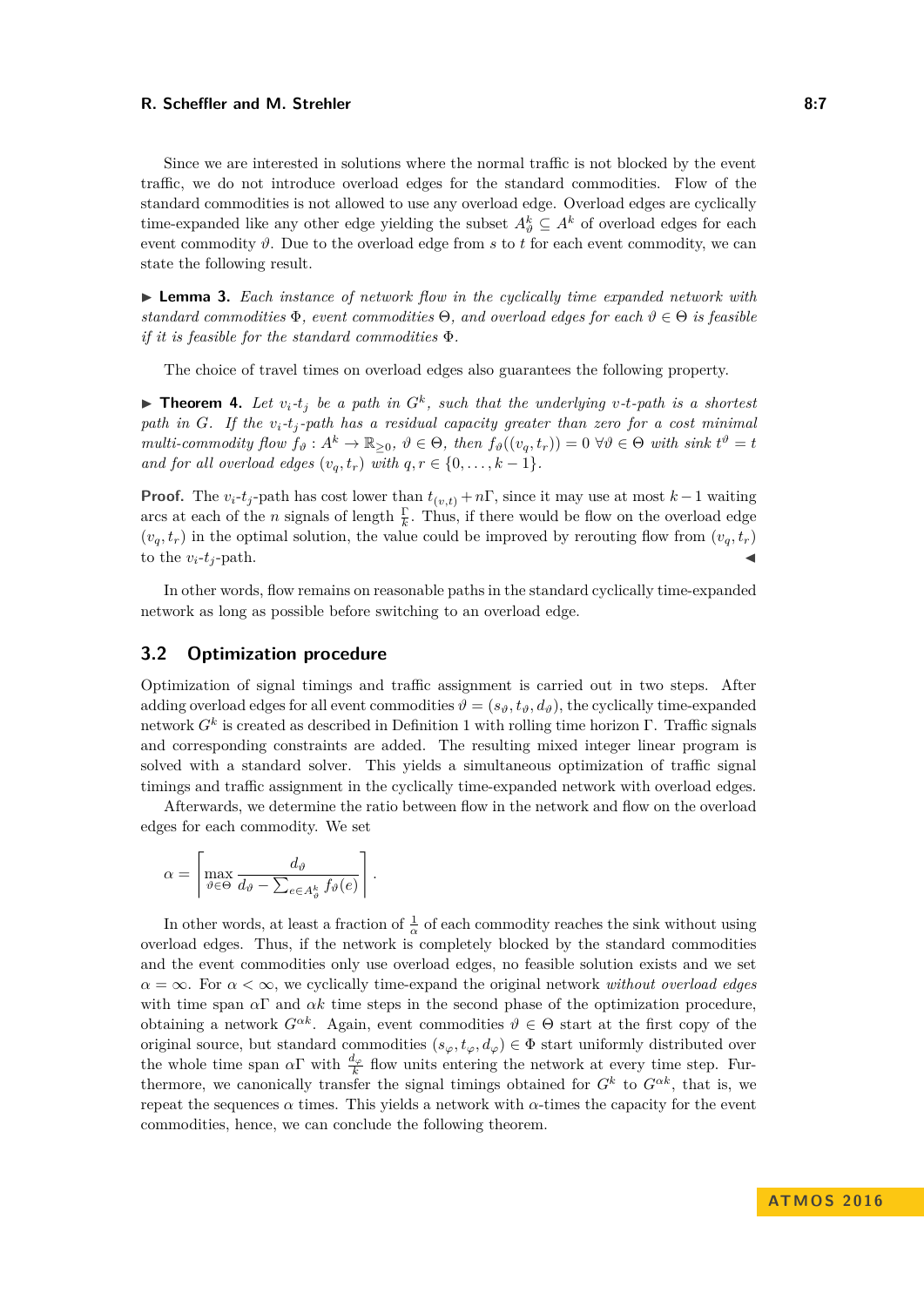#### **8:8 Optimizing Traffic Signal Timings for Mega Events**

**Find 5.** If  $\alpha < \infty$ , there exists a feasible multi-commodity flow for commodities  $\Phi$  and *event commodities* Θ *in the cyclically time-expanded network Gαk (without overload edges).*

Since all binary variables are fixed in the corresponding programming formulation obtained from  $G^k$ , we now have a standard multi-commodity flow problem in  $G^{\alpha k}$  to solve. This yields an optimized assignment in  $G^{\alpha k}$  without using any overload edges.

Please note that  $\alpha$  can be infinite, when all the flow of one event commodity only uses overload edges. In this case, the network does not provide enough capacity, i.e., we cannot find a reasonable solution to drain the event commodities without blocking the standard commodities. Moreover, the optimal assignment still depends on *α*. Considering the projection of the flow from  $G^k$  into  $G$ , i.e., computing the underlying static traffic assignment by ignoring the time component, there may be differences between the projections of  $G^k$ with overload edges and  $G^{\alpha k}$  as well as between the projections of  $G^{\alpha k}$  and  $G^{(\alpha+1)k}$ . Due to space limitations, we have to omit an example.

## **3.3 Additional modeling issues**

If several overload commodities start at the same source *s*, we force the optimization to distribute the flow over the overload edges  $(s, t_\vartheta)$  according to the fraction of the demand of the commodity to the total demand at this source. Let *d* <sup>∗</sup> be the total demand of all commodities originating from *s* and let *f* <sup>∗</sup> be the total flow over overload edges from source *s*, then the flow  $f_{\vartheta}((s, t_{\vartheta}))$  on overload edge  $(s, t_{\vartheta})$  of commodity  $\vartheta = (s, t_{\vartheta}, d_{\vartheta})$ has to fulfill  $f_{\vartheta}((s, t_{\vartheta})) = \frac{d_{\vartheta}}{d^*} f^*$ . The main reason for this condition is a uniform shift of flow to overload edges. In reality, we assume the traffic of the different commodities to be uniformly distributed in the queue, hence, there is no preference who has to wait. Without this constraint, the optimization will prefer sending traffic with a greater gap between overload cost and normal cost to the normal network and commodities with a smaller gap will disproportionately often use the overload edges. Note that this additional constraint may imply that Theorem [4](#page-6-0) holds only for at least one commodity, but it no longer holds for all commodities.

The normal traffic of the standard commodities  $\Phi$  can be considered as in the standard model, i.e., they are subject to rerouting. However, some road users may be aware of the mega event, others are not. We use the following approach to integrate this base traffic volume in a more realistic way. Firstly, traffic assignment of the normal commodities  $\Phi$  is optimized for the standard signal timings, that is, there is no mega event and we compute a base case. Secondly, each commodity  $\varphi \in \Phi$  is split into two commodities. The first one (the unaware road users) uses the same relative path decomposition as the original commodity in the base case, that is, their routes are fixed. In contrast, the assignment of the second commodity (the knowing) is completely re-optimized together with the new signal timings and the event commodities Θ. The percentage of the split has to be given as a predefined parameter.

## <span id="page-7-0"></span>**4 Numerical results**

We will now present a numerical case study of our traffic signal optimization scheme for mega events. To this end, let us have a look on the city of Cottbus, Germany, and a match of the local association football team on a Saturday afternoon. Cottbus is a city with about 100,000 inhabitants and we consider the whole inner-city with about thirty signalized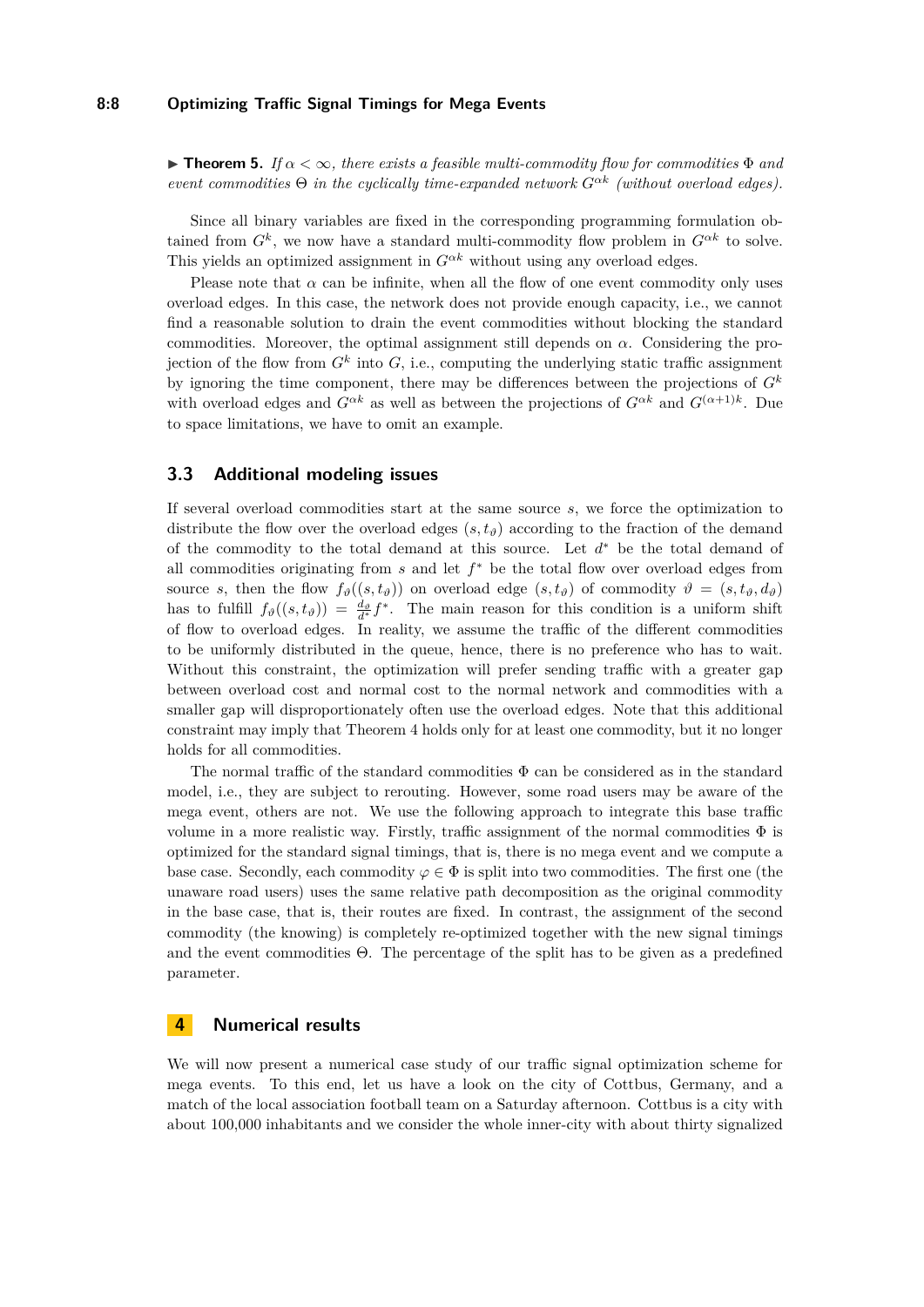#### <span id="page-8-0"></span>**R. Scheffler and M. Strehler 8:9 8:9**



**Figure 2** The Cottbus network with source *s* at the "Stadion der Freundschaft", destinations 1, 2, and 3 of the three football commodities, and about 30 signalized intersections. Minor roads in housing areas et cetera are not shown.

intersections. The road network is presented in Figure [2](#page-8-0) and the underlying scenario was already presented in previous work [\[10\]](#page-14-11).

Figure [2](#page-8-0) also shows the location of the football stadium, which holds up to 20,000 spectators. For football matches, many supporters from the surrounding rural area arrive by car. In the following, we assume three *football commodities* (Θ) to leave the stadium after the end of the match, headed towards the three major roads leading out of Cottbus. The demand of each commodity is around 300 cars. Furthermore, we use 17 *standard commodities* (Φ) to represent the normal traffic on a Saturday afternoon. Corresponding to the rather low traffic volume at this time, the total demand of these commodities is scaled to 100 cars per minute. Please note, that 900 cars in total may not sound 'mega' at first glance, but the traffic volume of the event commodities is about 100 times higher than the average demand of the standard commodities. Furthermore, 900 is a realistic number of cars, since most cars are used by three or four persons, local spectators arrive by foot, and supporters of the visiting team usually arrive by train. The common cycle time of the network is  $\Gamma = 90s$ . Accordingly, we use  $k = 90$  time steps of one second for the cyclic time-expansion.

Using CPLEX 12.6, we are now going to compute and compare the following scenarios. Firstly, we determine the *base case*. This is an optimal signal timing computed for the 17 standard commodities, that is, no football match is happening. We will test this fixed signal timings for the three football commodities and for all 20 commodities together. Thus, we estimate the draining time using overload edges. Then, we calculate average travel times and the draining time in a sufficient cyclically time-expanded network as described in the previous section. In both cases, we apply complete re-routing of all standard commodities,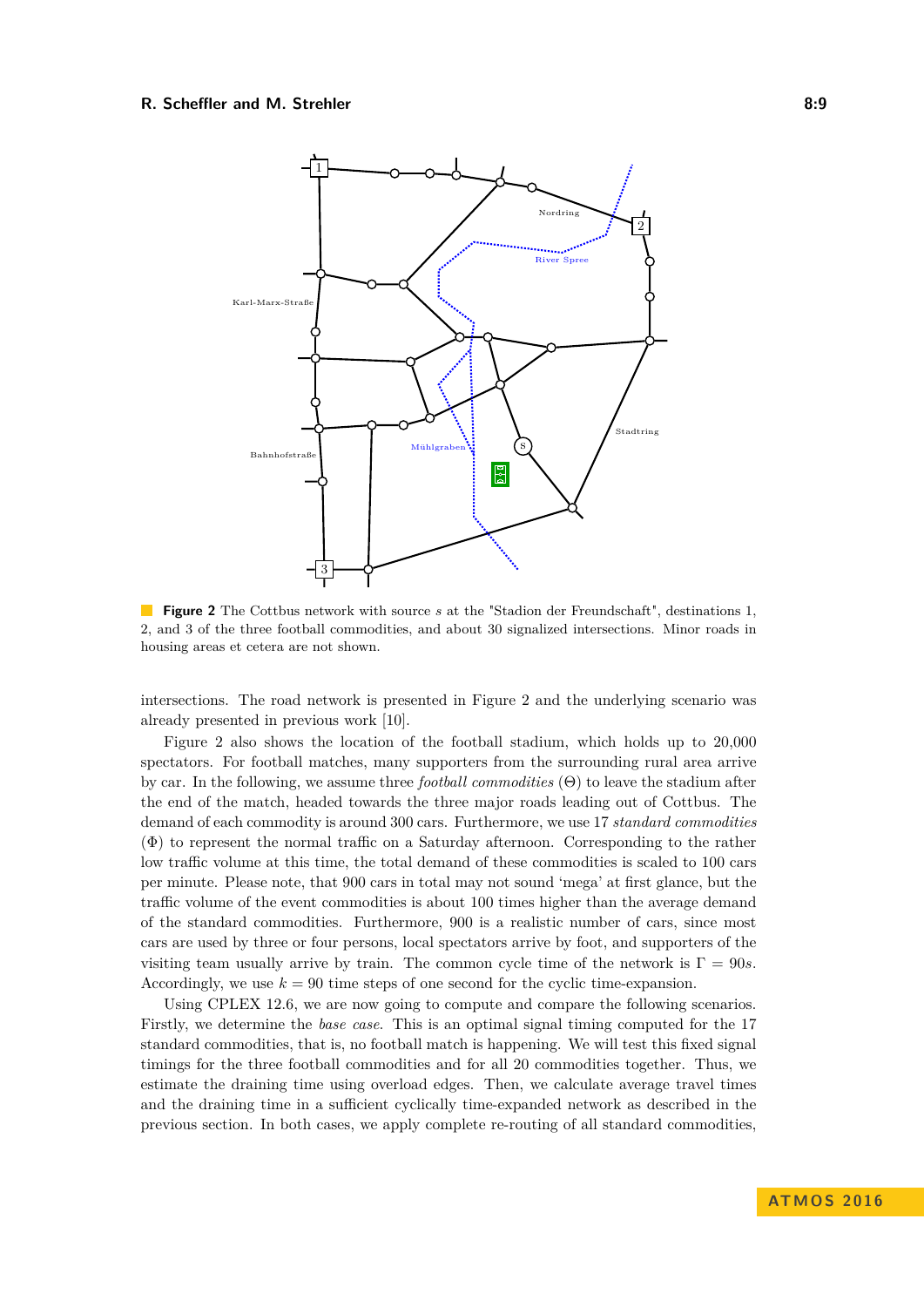## **8:10 Optimizing Traffic Signal Timings for Mega Events**

<span id="page-9-0"></span>**Table 1** Average travel times and draining times for combinations of signal settings and demands. Travel times are given in seconds, draining time is given in multiples of the cycle time Γ. Travel times are computed in  $G^{27\Gamma}$ ,  $G^{6\Gamma}$ , and  $G^{10\Gamma}$ , respectively.

| signal setting  | average travel times for |          |          |          | draining time |
|-----------------|--------------------------|----------|----------|----------|---------------|
|                 | standard                 | football | total    |          |               |
|                 |                          |          | standard | football |               |
| base            | 225.46                   | 253.33   | 225.86   | 256.88   | 26.31         |
| football offset | 288.22                   | 156.53   | 290.66   | 159.86   | 26.31         |
| total offset    | 225.71                   | 225.73   | 225.87   | 227.13   | 26.31         |
| football split  | -                        | 149.57   |          |          | 5.78          |
| total split     | 242.27                   | 170.52   | 242.83   | 174.46   | 9.62          |

that is, all road users are aware of the match and the increased traffic volume around the stadium.

Secondly, we re-optimize *offsets* for both cases, the three football commodities alone and all 20 commodities together. This optimization is carried out in the cyclically time-expanded network with one cycle and overload edges. The restriction to offsets reduces the number of binary variables significantly, since a lot of binaries can be fixed. Thus, solutions can be obtained faster and the gap is smaller in most cases. On the other hand, re-optimizing only offsets does not resolve bottlenecks. Thus, one should expect a reduced average travel time, especially for the three football commodities, but the draining time will only be slightly affected. To compare, we also compute the travel times and draining times for all pairs of demands and signal timings, that is, we also compute the consequences when timings and demand do not match. Again, this final travel time calculation is done in the cyclically time-expanded network with multiple cycles.

Thirdly, we also re-optimize *split times* and *phase orders* on all routes used by the football commodities. Doing so for the three football commodities should reduce the draining time significantly. However, when considering only these three commodities, we may create bottlenecks for the 17 standard commodities. In other words, the total demand of these 17 commodities could not be routed with this signal timing due to short green splits. Hence, we also calculate optimal signal timings for all 20 commodities. This should yield a slightly higher draining time, but all standard commodities can reach their destinations.

## **4.1 The base case**

The base case signal timings are computed as described above. Introducing overload edges the estimate for draining all demand is  $\alpha = 27$  cycles for the three football commodities as well as for all 20 commodities. The obtained average travel times (in seconds) and draining times (in multiples of Γ) are presented in Table [1](#page-9-0) (signal setting *base*).

Please note that the average travel time for the three football commodities in Table [1](#page-9-0) is the time spent in the standard network, i.e., it does not include the waiting time at the source *s*. These costs are taken into account in the draining time. Thus, the total average travel time for the event commodities is around 1400 seconds.

The standard commodities are only slightly decelerated. The increased traffic volume only yields an increase of about 1 percent in travel time. On the other hand, since the progressive signal timings for these commodities are still in effect, a very significant increase would have been surprising.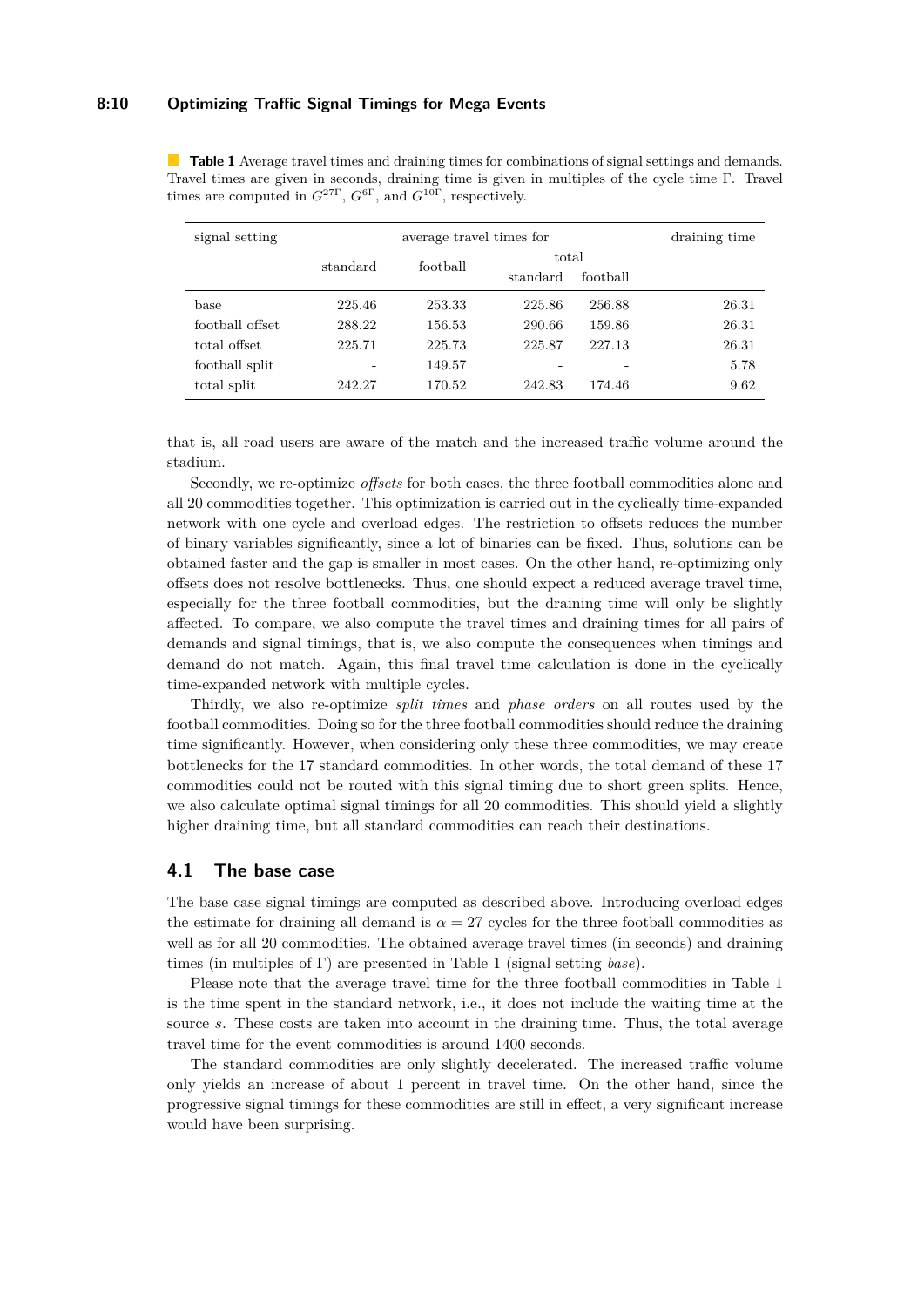#### **R. Scheffler and M. Strehler 8:11 8:11 8:11**

## **4.2 Optimizing offsets**

Offsets are now re-optimized with help of the cyclically time expanded network model with overload edges. Since the 17 standard commodities in the base case use routes which will be partially used by the three football commodities as well, already the base case should provide a rather good signal timing for the football commodities.

Nevertheless, as can be seen in Table [1](#page-9-0) (signal settings *football offset* and *total offset*), offset optimization can reduce the average pure travel time of the football commodities by nearly 40 percent. However, when optimization only considers the football commodities (football offset), the travel time of the standard commodities is increased by 30 percent. Considering both football and standard commodities in the optimization (total offset), we can reduce the travel time of the football commodities by 10 percent compared to the base case. Surprisingly, the travel time of the standard commodities in this case is nearly the same as in the base case.

Again, average travel time in Table [1](#page-9-0) only accounts for travel and waiting times in the network. The time which is spent before the first link is entered does not add to the average travel time, but it is indirectly accounted for in the draining time. As expected, offset optimization can only improve the travel times, but draining times are unaffected. Thus, the total average travel time for the football commodities is still around 1300 seconds when including the waiting time at the source *s*.

## **4.3 Optimizing split times and phase orders**

Finally, we also re-optimize split times and phase orders. The results are presented in Table [1](#page-9-0) in the rows *football split* and *total split*. As expected, the specifically for the football commodities optimized signal timings (football split) do not provide a feasible solution for the standard commodities, because bottlenecks are created and there is not enough capacity available due to short green phases. Hence, one should always consider all commodities in practice. Yet, focusing only on the football commodities yields a solution, where the additional traffic is drained four times faster compared to the solution with fixed split times. Also the average travel time is improved.

To guarantee feasibility, signal timings are optimized for all commodities in a final run (total split). Of course, the very short draining time cannot be maintained, but the event commodities are still drained three times faster than in the base case solution. Also the average travel time for the football commodities is significantly reduced compared to offset optimization. Surprisingly, this solution also means an increase in travel time of only seven percent for the standard commodities compared to the base case.

Overload edges were introduced, since a good choice for  $\alpha$  was not known. After computing traffic assignments in both the network with overload edges and the extended network  $G^{\alpha\Gamma}$ , we can now compare the travel times in Table [2](#page-11-0) to evaluate the accuracy of the model with overload edges. In other words, flows in  $G^{\Gamma}$  and  $G^{\alpha\Gamma}$  should behave the same. Since there are only slight differences, the travel times and the traffic assignment in *G*<sup>Γ</sup> with overload edges is a reasonable prediction about the situation in a classically time-expanded network without these overload edges.

The resultant traffic assignment for the scenario *total split* is shown in Figure [3](#page-11-1) and [4.](#page-12-0) Here, we sum up all traffic volumes over time, i.e., the figures correspond to a projection of the dynamic traffic into the static network. In this example, there is hardly any difference between the projection from *G*<sup>Γ</sup> with overload edges and *G<sup>α</sup>*<sup>Γ</sup> without overload edges besides the overload edges themselves. Thus, we only present the figures for *G*<sup>Γ</sup>.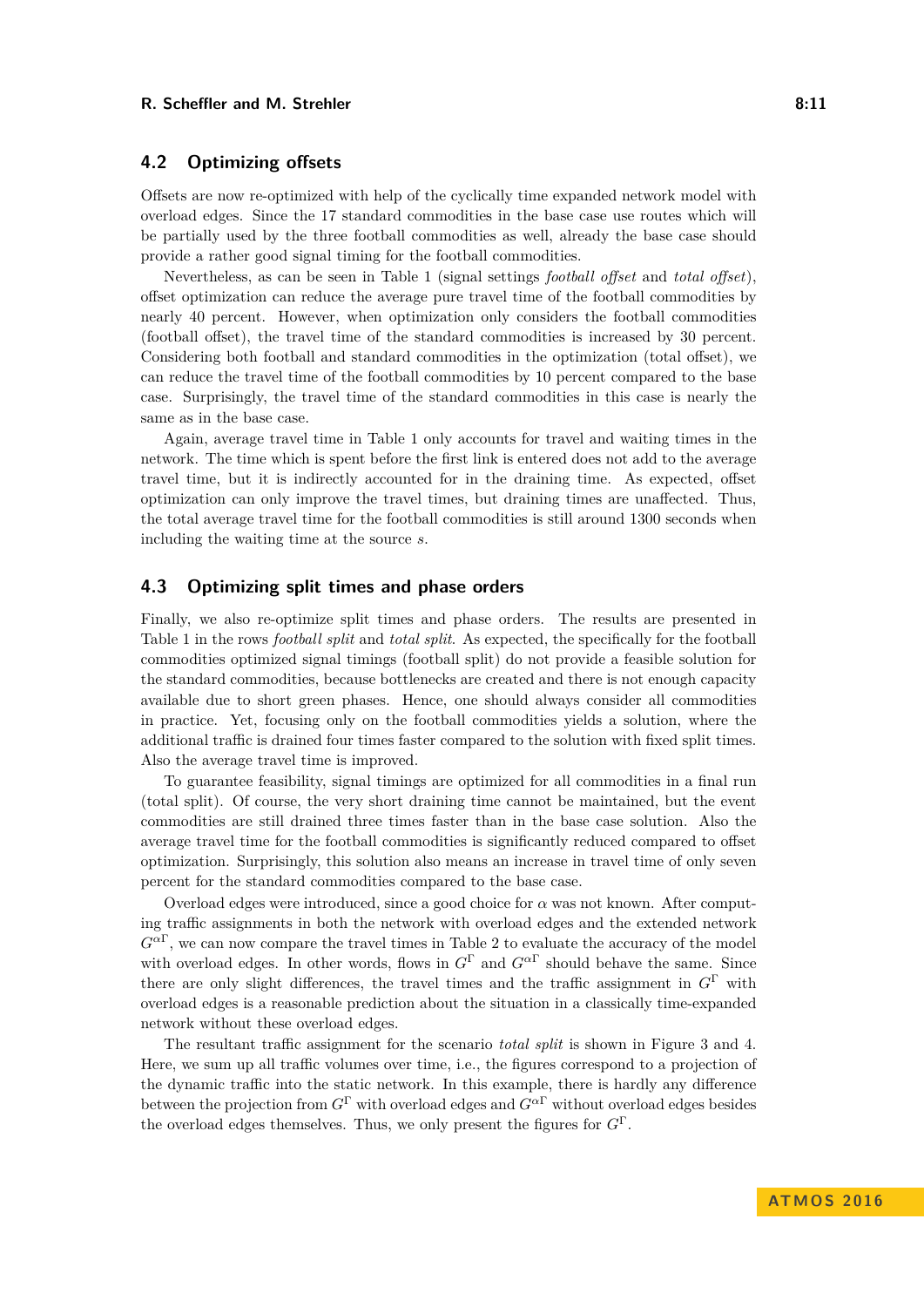|                       | average travel time in seconds in |                                           |  |
|-----------------------|-----------------------------------|-------------------------------------------|--|
|                       | $G^{\Gamma}$ with overload edges  | $G^{\alpha\Gamma}$ without overload edges |  |
| total offset standard | 232.56                            | 225.87                                    |  |
| total offset football | 228.69                            | 227.13                                    |  |
| total split standard  | 244.24                            | 242.83                                    |  |
| total split football  | 181.19                            | 174.46                                    |  |

<span id="page-11-0"></span>**Table 2** The cyclically time-expanded network model with overload edges slightly overestimates travel times compared to the expansion with multiple cycles. Here, average travel times in *G*<sup>Γ</sup> refer only to flow in the actual network, travel times on overload edges are disregarded.

<span id="page-11-1"></span>

**Figure 3** Traffic volumes of the three football commodities in the scenario *total split* (the 17 standard commodities are not shown). Colors encode the traffic density with respect to the total demand of the football commodities (gray: no traffic; green: very low traffic; red: about 20 % of the total demand use this road). The first commodity to  $t_1$  uses three different routes. Moreover, other routes were used in the other scenarios.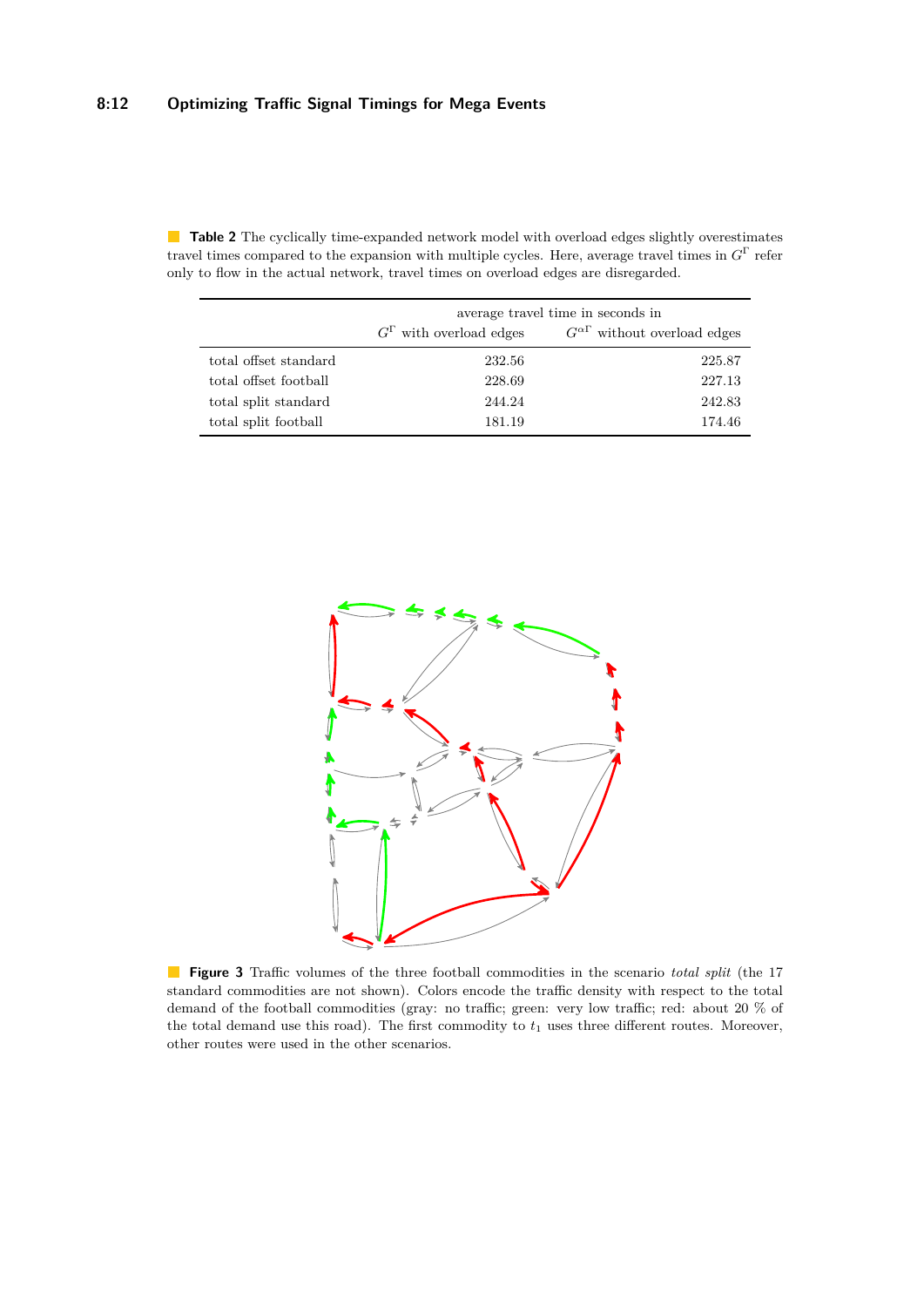#### <span id="page-12-0"></span>**R. Scheffler and M. Strehler 8:13 B. 8:13**



**Figure 4** Total traffic volumes of all commodities in the scenario *total split*. Colors now encode traffic density regarding the total demand of all commodities. Yet, the increased traffic volume due to the football commodities is clearly visible.

Furthermore, we present an example of the signal settings of the intersection at node *s*. In Table [3,](#page-13-0) the green intervals of the original coordination and of the signal settings *football split* and *total split* are shown.

Summarizing, we have found signal timings for this football scenario, which hardly influence the base traffic, but which lead the additional event traffic towards its destinations very efficiently. In practice, one has two switch to these new timings for only about 15 to 20 minutes to drain the stadium. In contrast, leaving the old signal timings in place will stress the road network with additional traffic for more than 45 minutes. Observe that these times nearly linearly increase with the demand of the event commodities. That is, doubling the number of cars will cause about a doubled draining time.

## **5 Discussion**

Concluding, the results of Section [4](#page-7-0) provide evidence that optimizing pretimed signals for mega events can significantly improve traffic flow and reduce traffic congestion. With help of the optimized signal timings, not only travel times can be reduced in the presented real-world scenario, but also the duration of this exceptional traffic situation is shortened by around 70 percent. We had to introduce overload edges for two reasons: computing a bound on draining time and creating a work-around for the strict capacity constraints in the cyclically time-expanded network flow model. Comparing the predicted travel times in the network with overload edges to travel times in the network  $G^{\alpha\Gamma}$  with increased time horizon, the extension with overload edges seems to be a suitable approach to find very good signal timings for such mega events.

The supposed model can also be used to compute signal timings for evacuation scenarios, e.g., to evacuate cities as fast as possible in case of a nearby forest fire or volcanic activity. For this purpose, the standard commodities  $\Phi$  can be ignored and timings are just computed for the exceptional commodities as in the scenario *football split*.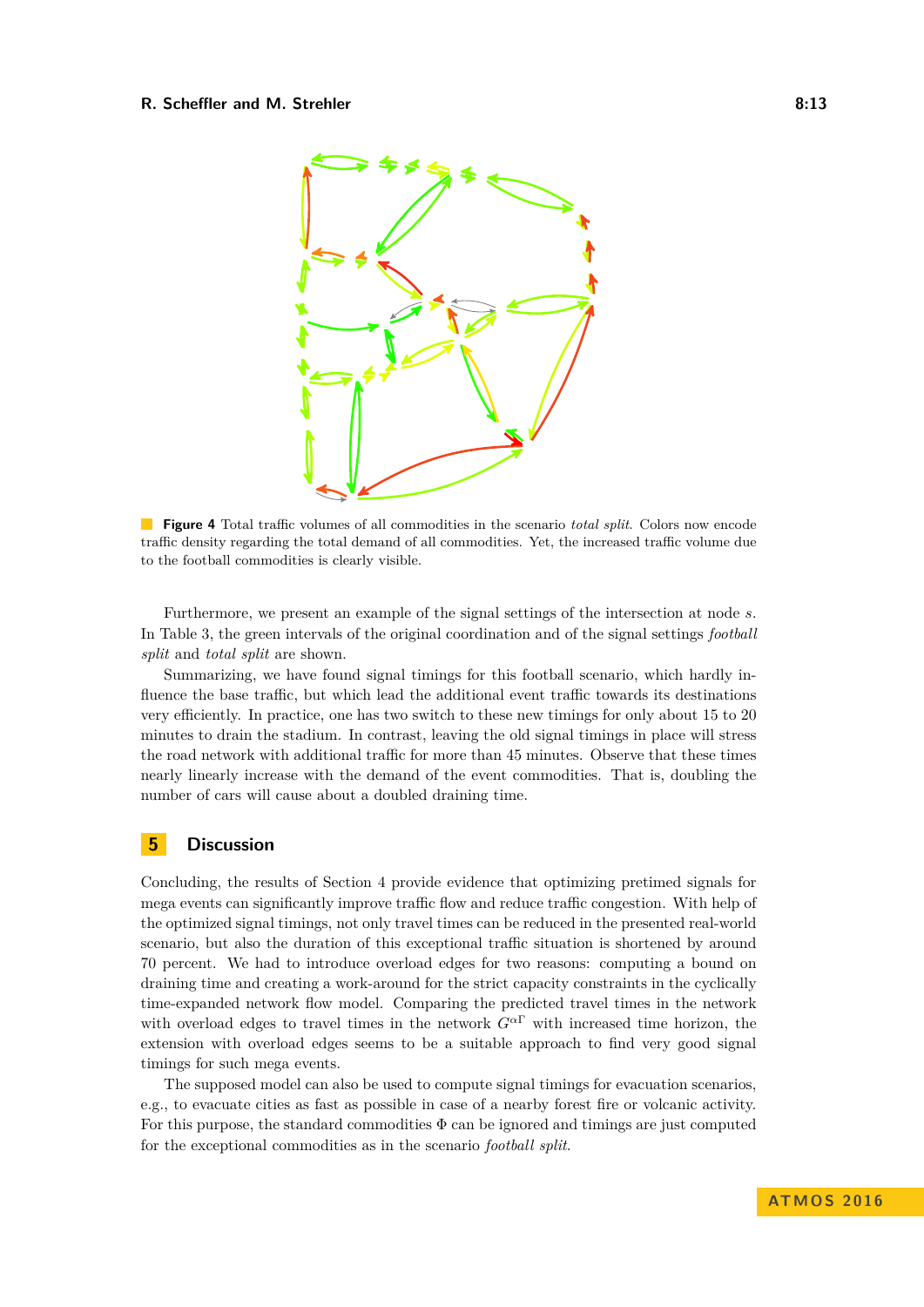## **8:14 Optimizing Traffic Signal Timings for Mega Events**

<span id="page-13-0"></span>**Table 3** Green intervals at intersection *s* for different coordinations. The football commodities arrive from the left and the corresponding splits are increased in both football scenarios. The road to the right leads into a residential area, splits are reduced. Observe that also phases are significantly re-arranged.



Traffic simulation with the multi-agent simulation tool MATSim, developed by TU Berlin and ETH Zurich, also reveals the good performance of our approach for signal optimization, but we have to omit these results here due to space constraints.

In future developments, we will investigate whether it is possible to re-optimize signal timings of only a few intersections near to an exceptional traffic event like an accident in a few seconds to also provide optimized reactions to unexpected events. Furthermore, pedestrians were not considered so far. On the one hand, traffic signal coordination is hardly possible for pedestrians, since the comparatively high ratio of distance and differing speeds causes very high deviations in travel time between consecutive intersections. Without a tight estimation of arrival times at traffic signals, something like a green wave does not exist. On the other hand, pedestrians are indirectly incorporated in minimum green times and clearance times of traffic signals. For example, a minimum green time of traffic light for cars can be at least as high as the clearance time of the parallel pedestrian signal. Since the considered events involve an greatly increased number of pedestrians, parameters like the minimum green times could be included in a simultaneous or parallel optimization process to also improve the convenience for pedestrians.

**Acknowledgments.** The authors would like to thank Kai Nagel, Dominik Grether, and Theresa Thunig for the very helpful discussions, support, and the integration of traffic signals into MATSim [\[6\]](#page-14-17) and the idea to study traffic signals and mega events [\[7\]](#page-14-18).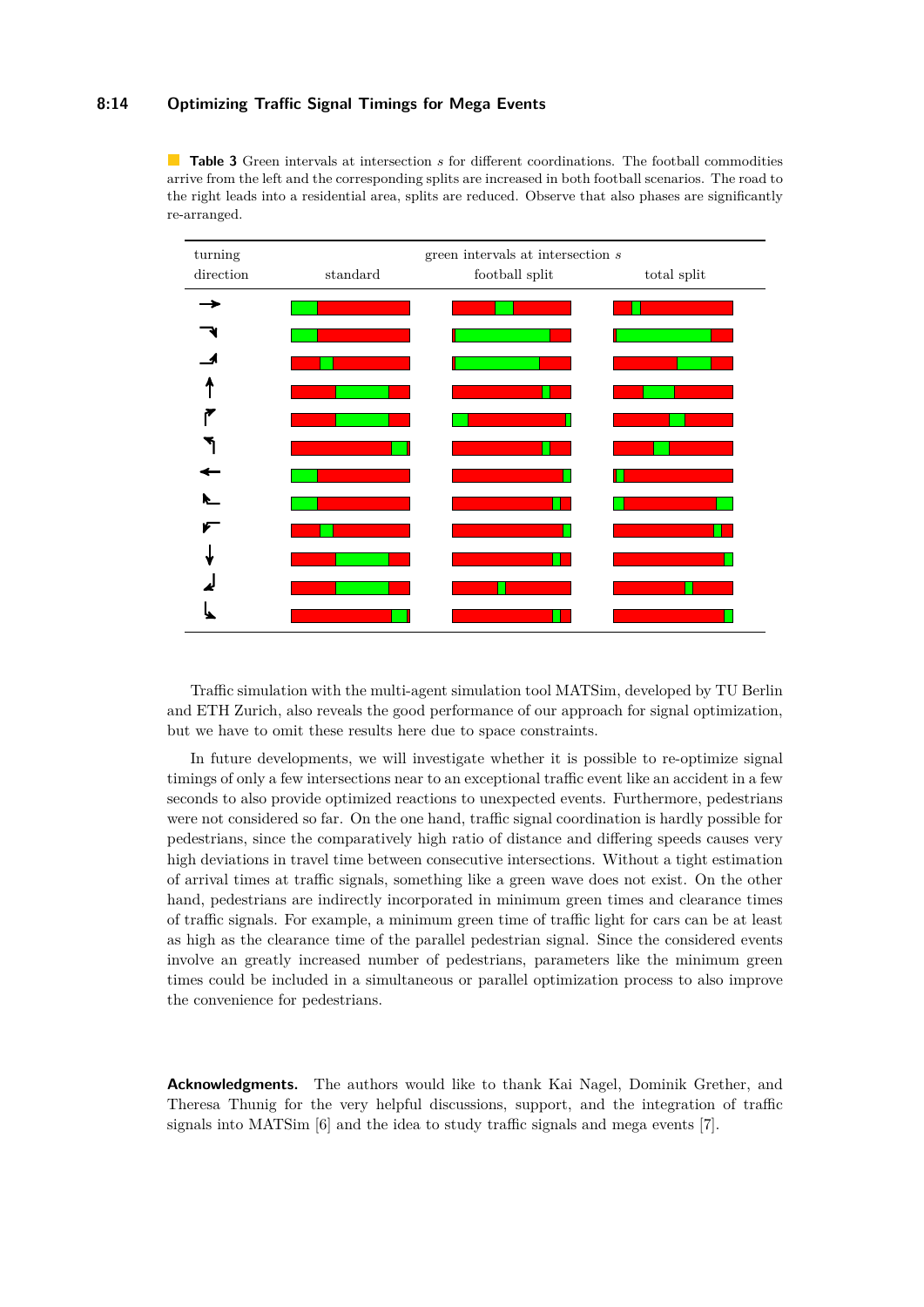#### **References**

- <span id="page-14-3"></span>**1** R. E. Allsop. Selection of offsets to minimize delay to traffic in a network controlled by fixed-time signals. *Transportation Science*, pages 1–13, 1968.
- <span id="page-14-5"></span>**2** R. E. Allsop and J. A. Charlesworth. Traffic in a signal-controlled road network: An example of different signal timings inducing different routeings. *Traffic Eng. Control*, 18(5):262– 265, 1977.
- <span id="page-14-6"></span>**3** S.-W. Chiou. Joint optimization for area traffic control and network flow. *Computers and Operations Research*, 32:2821–2841, 2005.
- <span id="page-14-15"></span>**4** L. R. Ford and D. R. Fulkerson. Maximal flow through a network. *Canadian Journal of Mathematics*, 8:399–404, 1956.
- <span id="page-14-16"></span>**5** L. R. Ford and D. R. Fulkerson. *Flow in Networks*. Princeton University Press, Princeton, 1962.
- <span id="page-14-17"></span>**6** D. Grether. *Extension of a multi-agent transport simulation for traffic signal control and air transport systems*. Phd thesis, TU Berlin transport engineering, 2014.
- <span id="page-14-18"></span>**7** D. Grether, J. Bischoff, and K. Nagel. Traffic-actuated signal control: Simulation of the user benefits in a big event real-world scenario. In *Proceedings of the 2nd International Conference on Models and Technologies for Intelligent Transportation Systems*, Leuven, Belgium, 2011.
- <span id="page-14-9"></span>**8** E. Köhler and M. Strehler. Traffic signal optimization using cyclically expanded networks. In T. Erlebach and M. Lübbecke, editors, *Proceedings of the 10th ATMOS*, OpenAccess Series in Informatics (OASIcs), 2010.
- <span id="page-14-10"></span>**9** E. Köhler and M. Strehler. Combining static and dynamic models for traffic signal optimization – inherent load-dependent travel times in a cyclically time-expanded network model. *Procedia - Social and Behavioral Sciences*, 54(0):1125 – 1134, 2012.
- <span id="page-14-11"></span>**10** E. Köhler and M. Strehler. Traffic signal optimization using cyclically expanded networks. *Networks*, 65(3):244–261, 2015. [doi:10.1002/net.21601](http://dx.doi.org/10.1002/net.21601).
- <span id="page-14-0"></span>**11** P. Koonce, L. Rodegerdts, K. Lee, S. Quayle, S. Beaird, C. Braud, J. Bonneson, P. Tarnoff, and T. Urbanik. *Traffic Signal Timing Manual*. Report Number FHWA-HOP-08-024. Federal Highway Administration, 2008.
- <span id="page-14-12"></span>**12** S. Lämmer. *Reglerentwurf zur dezentralen Online-Steuerung von Lichtsignalanlagen in Straßennetzwerken*. PhD thesis, Technische Universität Dresden, 2007. (In German).
- <span id="page-14-13"></span>**13** S. Lämmer. Stabilitätsprobleme vollverkehrsabhängiger Lichtsignalsteuerungen. Technical report, Technische Universität Dresden, 2009. (In German).
- <span id="page-14-7"></span>**14** P. Li, P. Mirchandani, and X. Zhou. Solving simultaneous route guidance and traffic signal optimization problem using space-phase-time hypernetwork. *Transportation Research Part B*, 81(1):103–130, 2015.
- <span id="page-14-2"></span>**15** J. D. C. Little. The synchronizing of traffic signals by mixed-integer linear programming. *Operations Research 14*, pages 568–594, 1966.
- <span id="page-14-1"></span>**16** J. T. Morgan and J. D. C. Little. Synchronizing traffic signals for maximal bandwidth. *Journal of the Operations Research Society of America*, 12(6):896–912, 1964.
- <span id="page-14-4"></span>**17** D. I. Robertson. TRANSYT method for area traffic control. *Traffic Engineering & Control*, 10:276 – 281, 1969.
- <span id="page-14-14"></span>**18** M. Rubert and L. da Silva Portugal. Strategies for transport during sports mega events and their degree of importance. In *Proceedings of the XVI Pan-American Conference of Traffic and Transportation Engineering and Logistics*, Lisbon, 2010.
- <span id="page-14-8"></span>**19** M. Smith. Bilevel optimisation of prices and signals in transportation models. In *Mathematical and Computational Models for Congestion Charging*, pages 159–200. Springer Science+Business Media, 2006.